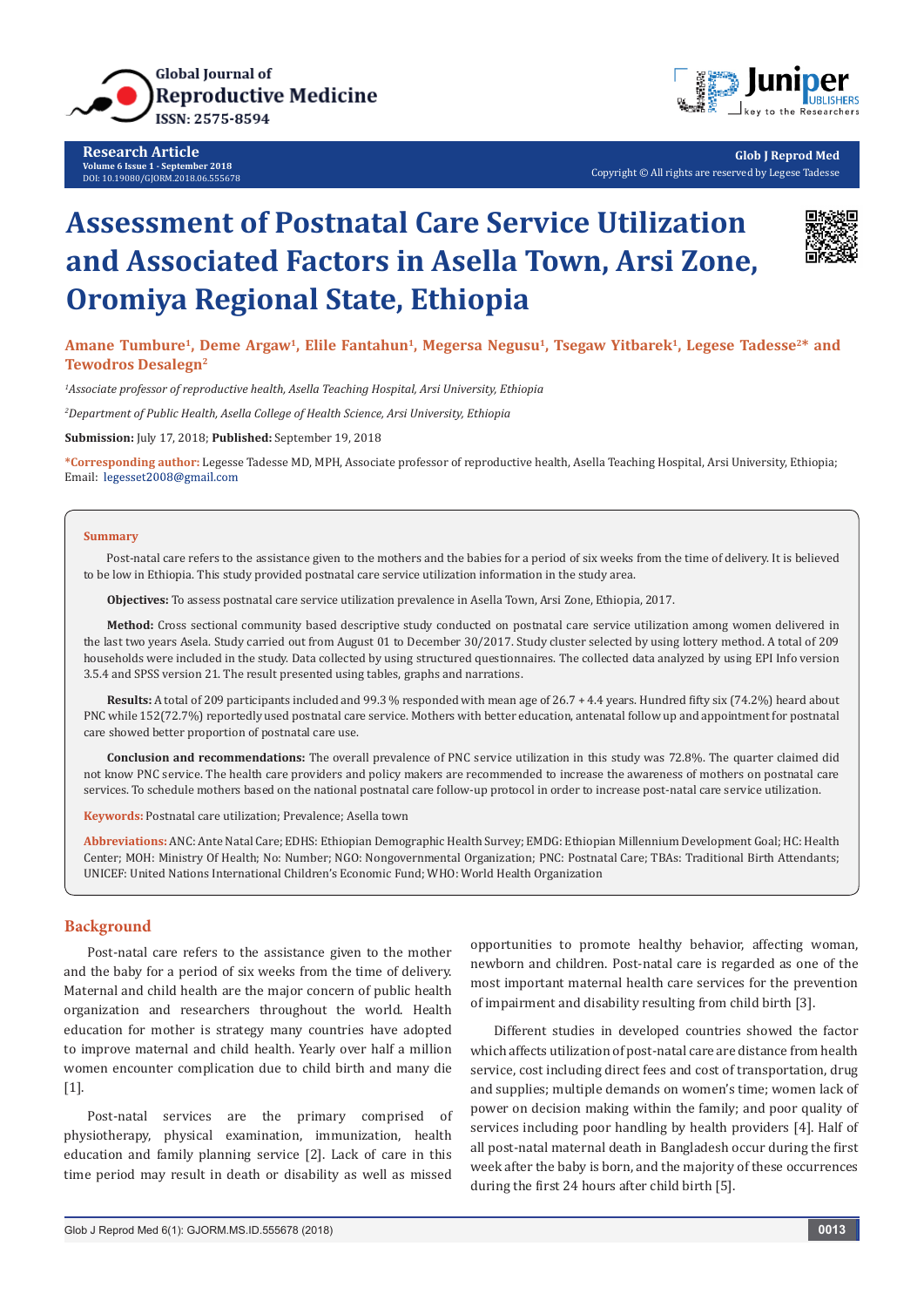In a very poor countries and regions, such as those in sub-Saharan Africa only 5% of women receive post-natal care. In Ethiopia, factors associated to utilization of PNC service have been the major cause of maternal and infant death for majority of people, especially for those having low income. Therefore, it is important to assess the factor that cause underutilization of postnatal care service [6].

# **Statement of the problem**

Approximately 80% of maternal death globally occur due to hemorrhage, sepsis, unsafe induced abortion, hypertensive disorder of pregnancy and obstructed labor [7]. These deaths are unjust and can be avoided with key health interventions, like provision of ANC and medically assisted delivery [8]. The emphasis on two out of eight critical united nation millennium development goals, that is reducing under five mortality by 2/3, between 1990 and 2015 and reducing maternal mortality ratio by ¾ between 1990 and 2015 epitomize of the relevance of indicator sign global efforts towards human development [9]. A fully functioning mother-baby package intervention has been estimated to have post-natal cumulative effect of averting 75%-85% of maternal death in developing countries [10].

A woman living in sub-Saharan Africa high chance of dying in pregnancy, child birth and after child birth [11]. Post-natal service are also among the strategies aimed at preventing the onset of physical and mental impairments among women who have delivered [12]. Nearly 4.7 million mothers, newborns, and children die each year in sub-Saharan Africa: 265,000 mothers die due to complications of pregnancy and childbirth and 3,192,000 children, who survived their first month of life, die before their fifth birthday [13]. 1,208,000 babies die before they reach one month of age [14]; this toll of more than 13,000 deaths per day accounts for half of the world's maternal and child deaths. In addition, an estimated 880,000 babies are stillborn in sub-Saharan Africa and remain invisible on the policy agenda [15].

Despite remarkable progress to reduce mortality of children under 5 years of age in Ethiopia, little change has occurred in neonatal mortality, which accounts for 42% of all under-5 deaths. The 2000 [16], 2005 [17], 2011 [18] and 2016 [19], Ethiopian Demographic and Health Surveys (EDHS) reported neonatal mortality rates of 49, 39, 37 and 35 per 1000 live births, respectively. The decline in neonatal mortality rates by 24% over 11 years is substantially less than the decline in infant (39%) and child (60%) mortality over the same period.

Use of maternal and newborn health care services is low in Ethiopia. According to the 2016 EDHS, only 62.4% of women who gave birth in the 5 years preceding the survey received any antenatal care from a skilled provider (eg, physician, midwife, nurse), and 9% received antenatal care from a health extension worker. Only 10% of women gave birth in a health facility or with a skilled birth attendant, and less than 1% gave birth with a health extension worker. Of note, only 7% of women received postnatal care within 48 hours of birth (6% from a skilled provider, <1% from a health extension worker). Substantially fewer mothers and

newborns living in rural areas received postnatal care, compared to those living in urban areas (3% versus 32%) [19].

Low use of postnatal care services by rural Ethiopian women may be due to the tradition of a 40-day period of confinement to protect the mother and newborn from malevolent spirits [16]. However, other community-based projects in Ethiopia and elsewhere have achieved mixed results in terms of improving postnatal care coverage; none have achieved postnatal care coverage greater than 32% [19], even though the utilization of maternal health care service varies with the socio-economic characteristics of the population [20].

Significance of this study is taking in to consideration, that, post-natal health service utilization operates at various individual, house hold and community levels; authors aimed not only evaluating how postnatal care was conducted, but also tried describing why women did not receive postnatal care. Little is known in the study area on current magnitude of utilization of maternity services in health facilities especially postnatal care and associated factors for their utilization to the knowledge of the authors. This study, therefore, tried to assess extent of postnatal care utilization and attempted to describe factors that are assumed to be barriers to postnatal care utilization among mothers who gave birth. It provided relevant information to PNC programmers, Implementers and beneficent.

### **Objectives**

#### **General objective**

To assess post-natal care service utilization and associated factors in Asella town, Arsi Zone, Oromiya Regional State, Ethiopia, 2017.

#### **Specific objectives**

To determine the prevalence of PNC utilization

To describe the women who utilized PNC in socio-demographic characteristics.

# **Methods and Materials**

#### **Study area and period**

The study was conducted in Asella town. Asella is administrative town found in central Ethiopia, west of mount Chilalao. It is located in the Arsi zone which is one of the zones in Oromia Region divided into 26 districts, including two especial Administrative towns, namely Asella and Bokoji. Asella is the capital town of Arsi zone. It is located 175 KM from Addis Ababa, capital city of Ethiopia has a latitude and longitude of 7° 57′N39°7′Ewith an elevation of 2,430 meters. According to Ethiopian national census (CSA 2007), Assela town has a total population of 74,268 of whom 37,337 were male and 36,931 were females [21,22]. The study period was from March 14- September 30, 2017.

# **Study design**

Community based descriptive cross sectional study was conduct to assess PNC utilization.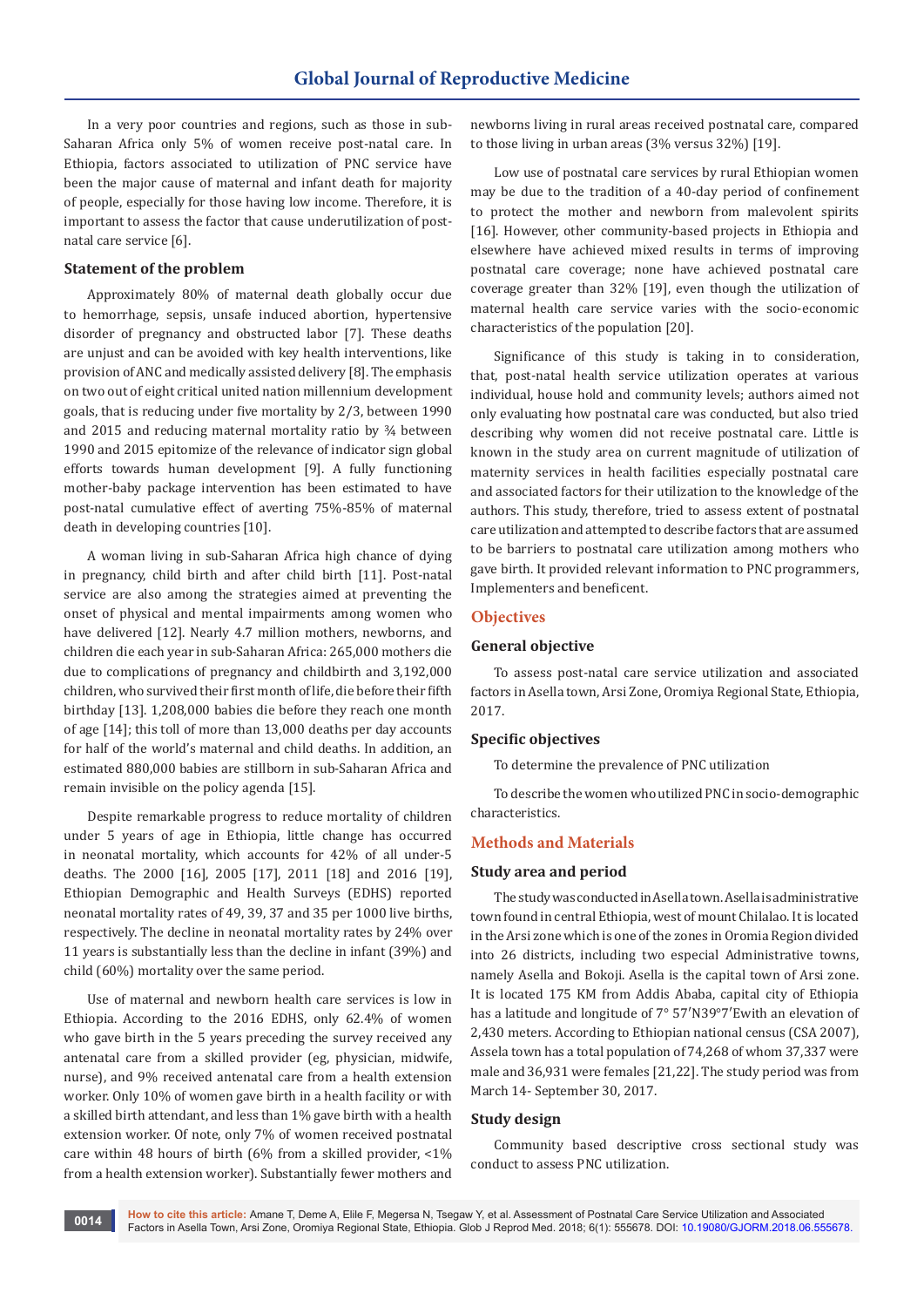# **Population**

**Source population:** The source of population was all households' mothers in Asella town who gave birth in the last two years whose age is 15-49 years.

**Study population:** Study of population was systematically select households whose mothers age is15-49 and who gave birth in the last 2 years.

**Inclusion criteria:** All mothers who gave birth in the last two years and who are volunteer for study.

**Exclusion criteria:** Mothers mentally ill or critically ill, and mothers who lost their children.

## **Sample size calculation**

The required sample size was determined by using simple population proportion formula by considering 33.5% post-natal care service utilization [23].

$$
n = \frac{\left(Z\alpha/2\right)^2 p \left(1-p\right)}{d^2}
$$

Where,

n= the desired sample size

 $Z\alpha/2$  =standard normal score (95%)

p=prevalence of post-natal care service (33.5%)

d=degree of precision desired (5%)

Where,

Z=1.96

$$
n = \frac{(1.96)^2 (0.3)(1 - 0.5)}{(0.05)^2} = 230
$$

But since the source of the study subject considered below 10,000 we use the correction formula.

Therefore,

nf=
$$
\frac{ni}{1 + ni/N}
$$
  
nf= $\frac{230}{1 + 230/1824}$  = 190+non responsive rate (10%) = 209

#### **Sampling technique**

Asella town has fourteen kebeles, among these kebele 09 was select by using Convenience method. There was 1824 total population. Number of females aged 15-49 years is 800.There are seven ketenas in Assela kebele 09. The first ketene was select by using lottery method. Simple random sampling technique was conduct to select couples in each ketenas proportional to their number of currently married couples. The first household was select by lottery method and then K value will be used. K= total

households / sample size =800/209=3.8=4 every 4th house hold was interview starting from the end of each village house until the allocated sample achieved. Couples who fulfilled the criteria of the study subject was interview and in the absence of illegible couples in that household the nearby household was interview (Figure 1).



#### **Study variable**

**Independent variable:** Socio-demographic, reproductive factors, knowledge, accessibility

**Dependent variable:** Utilization of post-natal care

#### **Data collection procedures**

**Data collection instrument:** Data was collected using interview administered structured questionnaire. The principal investigator was involved in the data collection. A structured interviewer administered questionnaire was adapted by investigators after review of different literatures to collect the information based on study objective.

First the questionnaire was prepared in English language and then it was translated to local language (Amharic) and which was again back translated to English. Comparisons were made on the consistency of two versions. The variable to being collected includes socio demographic, economic and question on prevalence of PNC and awareness of people on risk associated with not use PNC.

**Data processing and analysis:** The Data were entered using EPI-INFO version 3.5.4 and exported to SPSS version 21 for analysis. After it was edited, sorted, organized, and checked for completeness. Descriptive statistics were carried out to characterize the study population using different variables. The result was presented by using table, graph and texts as based on type of data.

**Data quality assurance:** To assure the quality of collected data the following measure was under taken. The appropriately designed data collection instrument was used. Every day the collected data was cross checked by group members and comments and measures was being undertaken throughout the data collection period for completeness and consistency of the response.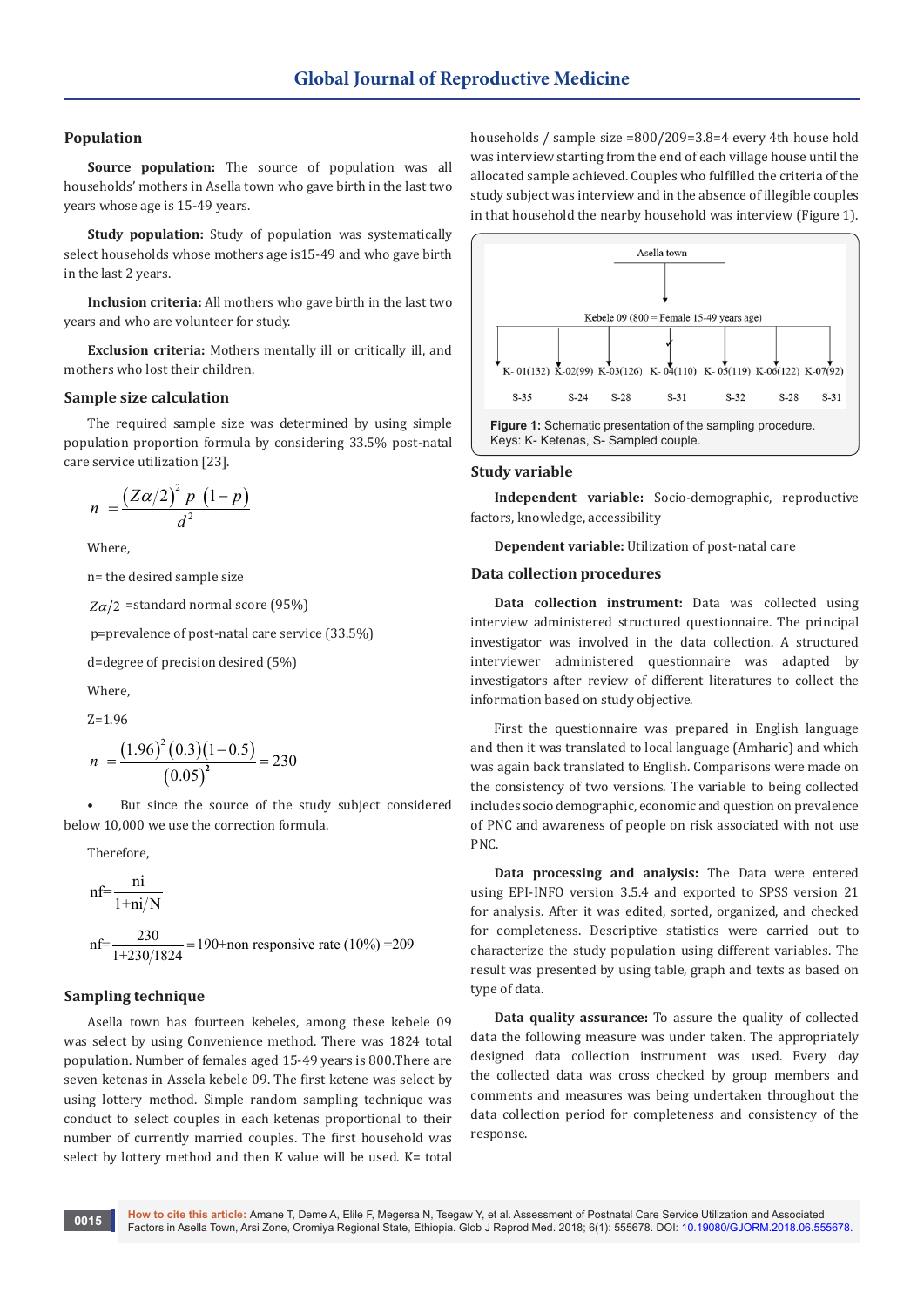# **Operational definitions**

**i. Post-natal care:** refers to the assistance given to the mother and the baby for a period of six weeks from the time of delivery.

**ii. Utilization of service:** It refers to use of post-natal service such as family planning, immunization and other services by women till six months after the delivery of the babies.

**iii. Post-natal service:** Is the service that consists of immunization, family planning and heath care education on child care, breast feeding, physiotherapy, physical examination, treatment and counseling service.

**iv. Immunization:** Is the process of administering vaccination to neonates, infant and child.

**v. Conceptual frame work;** A schematic presentation showing the association between factors and outcomes

**vi. Puerperal sepsis:** Is infection that occurs after delivery up to six weeks.

**vii. Family planning:** Is service important for spacing number of pregnancy and prevents unwanted pregnancy.

**viii. Traditional birth attendants:** Are unprofessional birth attendant who get skill from professionals.

# **Ethical consideration**

Ethical clearance was taken from community and research committee. We were taken permission letter from Arsi University. Permission was being obtained from both the administrator to obtain the desired cooperation and participation.

 Verbal informed consent was obtained from each study subject prior to the interview after the purpose of the study is explained to respondent. Confidentiality of the information was being assured and privacy of the respondent was being maintained. The respondents told to have the right to dropout the interview at any time she wishes. At the end of the interview, Information about advantage of postnatal care by skilled health professional explained to the respondents.

# **Plan for dissemination of finding**

The final report will be presented to Arsi University, School of Health science, Department of public health. The result of the study will be disseminated to Assela health desk, Arsi zone health desk through seminar or written formal report. It will also be communicated to Arsi University College of Health Science staff members and students through the university library.

#### **Results**

# **Socio demographic characteristics of the participants**

A total of 209 women participated in the study with a response rate of 99.3%. Almost much of (46.9%) of the participants were found between the age of 25 to 29 years. The mean age of the Participants was 26.7 years (+SD=4.4). 111 (53.1%) of them were Muslim and 193 (92.3%) of them were married. With respect to level of education only 67(32.1%) of the respondents had college and above education. The average monthly house hold income was 3948 ETB. More than half 129(61.7%) of the participants were using foot for manse of transportation to the health facilities (Table 1).

|  | <b>Table 1:</b> Socio-demographic characteristics of the Women of      |  |  |  |
|--|------------------------------------------------------------------------|--|--|--|
|  | Interviewed in Asella town Kebele 9, Arsi Zone Oromiya Regional state, |  |  |  |
|  | Ethiopa, 2017.(n=209).                                                 |  |  |  |

| <b>Variables</b>                           | Frequency (no)                     | Percentage (%) |  |  |  |  |  |
|--------------------------------------------|------------------------------------|----------------|--|--|--|--|--|
| Age                                        |                                    |                |  |  |  |  |  |
| <20 years                                  | $\qquad \qquad \blacksquare$       | ÷,             |  |  |  |  |  |
| 20-24 years                                | 19                                 | 9.1            |  |  |  |  |  |
| 25-29 years                                | 98                                 | 46.9           |  |  |  |  |  |
| 30-34 years                                | 59                                 | 28.2           |  |  |  |  |  |
| $>=35$ years                               | 33                                 | 15.8           |  |  |  |  |  |
| Religion                                   |                                    |                |  |  |  |  |  |
| Orthodox Christian                         | 70                                 | 33.5           |  |  |  |  |  |
| Muslim                                     | 111                                | 53.1           |  |  |  |  |  |
| Protestant Christian                       | 28                                 | 13.4           |  |  |  |  |  |
| <b>Marital status</b>                      |                                    |                |  |  |  |  |  |
| Married                                    | 193                                | 92.3           |  |  |  |  |  |
| Single                                     | $\overline{2}$                     | 1              |  |  |  |  |  |
| Divorced                                   | 14                                 | 6.7            |  |  |  |  |  |
|                                            | <b>Educational status</b>          |                |  |  |  |  |  |
| Noformal education                         | 22                                 | 10.4           |  |  |  |  |  |
| Primary school                             | 50                                 | 23.9           |  |  |  |  |  |
| Secondary school                           | 70                                 | 33.5           |  |  |  |  |  |
| College and above                          | 67                                 | 32.1           |  |  |  |  |  |
|                                            | <b>Paternal educational status</b> |                |  |  |  |  |  |
| No formal education                        | 120                                | 57.4           |  |  |  |  |  |
| Primary school                             | 46                                 | 22             |  |  |  |  |  |
| Secondary school                           | 32                                 | 15.3           |  |  |  |  |  |
| College and above                          | 11                                 | 5.3            |  |  |  |  |  |
|                                            | <b>Occupation of participants</b>  |                |  |  |  |  |  |
| House wife                                 | 77                                 | 36.8           |  |  |  |  |  |
| Employed/government                        | 75                                 | 35.9           |  |  |  |  |  |
| Merchant/daily labor                       | 39                                 | 18.7           |  |  |  |  |  |
| Other                                      | 18                                 | 8.6            |  |  |  |  |  |
| <b>Family monthly Income</b>               |                                    |                |  |  |  |  |  |
| <500 Eth Birr                              | 2                                  | 1              |  |  |  |  |  |
| 500-1999 Eth Birr                          | 34                                 | 16.5           |  |  |  |  |  |
| 2000-3999 Eth Birr                         | 66                                 | 31.2           |  |  |  |  |  |
| 4000-6999 Eth birr                         | 83                                 | 39.8           |  |  |  |  |  |
| >=7000 birr                                | 24                                 | 11.5           |  |  |  |  |  |
| <b>Means of transport to Health center</b> |                                    |                |  |  |  |  |  |
| By Foot                                    | 129                                | 61.7           |  |  |  |  |  |
| By Taxi                                    | 69                                 | 33             |  |  |  |  |  |
| By your own car                            | 11                                 | 5.3            |  |  |  |  |  |

**How to cite this article:** Amane T, Deme A, Elile F, Megersa N, Tsegaw Y, et al. Assessment of Postnatal Care Service Utilization and Associated Factors in Asella Town, Arsi Zone, Oromiya Regional State, Ethiopia. Glob J Reprod Med. 2018; 6(1): 555678. DOI: [10.19080/GJORM.2018.06.555678.](http://dx.doi.org/10.19080/GJORM.2018.06.555678) **<sup>0016</sup>**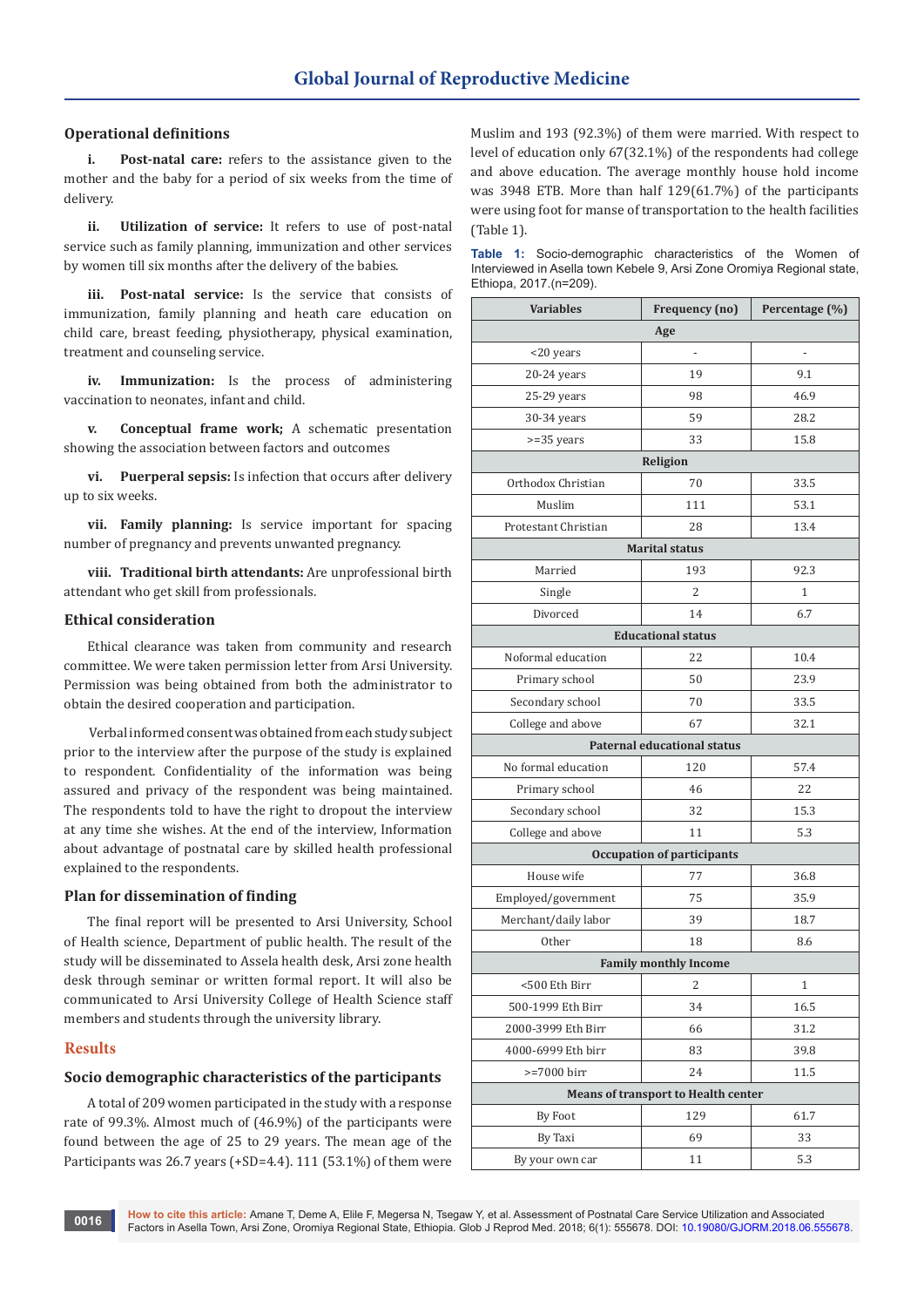# **Reproductive characteristics of the participants**

**Table 2:** Reproductive characteristics of the Women interviewed in Asella town Kebele 9 Arsi Zone Oromiya Regional state, Ethiopa, 2017. (n=209).

| Variable                                                     | Frequency(no)                | Percentage (%) |  |  |  |  |  |  |
|--------------------------------------------------------------|------------------------------|----------------|--|--|--|--|--|--|
| <b>History of abortion</b>                                   |                              |                |  |  |  |  |  |  |
| Yes                                                          | 33                           | 15.8           |  |  |  |  |  |  |
| No                                                           | 176                          | 84.2           |  |  |  |  |  |  |
| Parity                                                       |                              |                |  |  |  |  |  |  |
| Para I                                                       | 39                           | 18.7           |  |  |  |  |  |  |
| Para II-III                                                  | 164                          | 78.7           |  |  |  |  |  |  |
| Para $>=$ IV                                                 | 6                            | 2.9            |  |  |  |  |  |  |
| Nature of Index pregnancy                                    |                              |                |  |  |  |  |  |  |
| Planned/supported                                            | 135                          | 64.6           |  |  |  |  |  |  |
| Unplanned/unsupported                                        |                              |                |  |  |  |  |  |  |
| <b>History of ANC</b>                                        |                              |                |  |  |  |  |  |  |
| Yes                                                          | 180                          | 86.1           |  |  |  |  |  |  |
| No                                                           | 29                           | 13.9           |  |  |  |  |  |  |
|                                                              | Number of ANC visits (n=180) |                |  |  |  |  |  |  |
| One times                                                    | 11                           | 6.1            |  |  |  |  |  |  |
| Two times                                                    | 89                           | 49.2           |  |  |  |  |  |  |
| Three times                                                  | 70                           | 39.2           |  |  |  |  |  |  |
| Four and above times                                         | 10                           | 5.5            |  |  |  |  |  |  |
|                                                              | <b>Place of delivery</b>     |                |  |  |  |  |  |  |
| Home                                                         | 5                            | 2.4            |  |  |  |  |  |  |
| Health center                                                | 73                           | 34.9           |  |  |  |  |  |  |
| Government hospital                                          | 124                          | 59.3           |  |  |  |  |  |  |
| Private hospital                                             | 7                            | 3.3            |  |  |  |  |  |  |
| Private clinic                                               |                              | $\overline{a}$ |  |  |  |  |  |  |
| Did you give appointment for postnatal care before discharge |                              |                |  |  |  |  |  |  |
| Yes                                                          | 151                          | 72.2           |  |  |  |  |  |  |
| No                                                           | 58                           | 27.8           |  |  |  |  |  |  |
| Appointed within 2-4 weeks (n=151)                           |                              |                |  |  |  |  |  |  |
| Yes                                                          | 47                           | 32.2           |  |  |  |  |  |  |
| No                                                           | 104                          | 69             |  |  |  |  |  |  |
| <b>Appointed at 4 weeks</b>                                  |                              |                |  |  |  |  |  |  |
| Yes                                                          | 16                           | 10.5           |  |  |  |  |  |  |
| No                                                           | 134                          | 88.8           |  |  |  |  |  |  |
| <b>Appointed at 6 weeks</b>                                  |                              |                |  |  |  |  |  |  |
| Yes                                                          | 89                           | 58.5           |  |  |  |  |  |  |
| No                                                           | 62                           | 41.4           |  |  |  |  |  |  |

About 176 (84.2%) of the participants didn't have history of abortion,33(15.8%) have history of abortion. More than Half 164(78.5%) of the participants were multi gravid 135 (64.6%) of the previous pregnancy were Planned and support, 74(35.4%) was unplanned and support. More than half 180(86.1%) respondents had ANC follow up at least one, on top participants were 209(100%). Three fourth 151(72.2%) of the participants were given appointment for postnatal care by the health care

professionals before discharge. The remaining 58(27.8%) participants were not informed to have postnatal care by the health professionals before discharge from the health institution. Among women who gave birth 124(59.3%) in governmental hospital, health center 73(34.9%,7(3.3% in privet clinic and home delivery 5(2.4%) (Table 2).

# **Prevalence of postnatal care utilization**

**Table 3:** Prevalence and characteristics of postnatal care utilization of Interviewed women Asella town Kebele 9 Arsi Zone Oromiya Regional state, Ethiopa,2017.

| <b>Variables</b>                                       | Frequency                                       | Percentages (%) |  |  |  |  |  |  |
|--------------------------------------------------------|-------------------------------------------------|-----------------|--|--|--|--|--|--|
| Did you have postnatal care n=209                      |                                                 |                 |  |  |  |  |  |  |
| <b>Yes</b>                                             | 152                                             | 72.7            |  |  |  |  |  |  |
| No                                                     | 57                                              | 27.3            |  |  |  |  |  |  |
| Place of postnatal care (n=152)                        |                                                 |                 |  |  |  |  |  |  |
| Health center                                          | 70                                              | 46              |  |  |  |  |  |  |
| Gov't hospital                                         | 75                                              | 49.3            |  |  |  |  |  |  |
| Private hospital                                       | $\overline{7}$                                  | 4.5             |  |  |  |  |  |  |
| Postnatal care within 2 weeks of                       |                                                 |                 |  |  |  |  |  |  |
| discharge (n=152)                                      |                                                 |                 |  |  |  |  |  |  |
| Yes                                                    | 23                                              | 15.1            |  |  |  |  |  |  |
| No                                                     | 129                                             | 84.9            |  |  |  |  |  |  |
| Postnatal care after 4 weeks of discharge n=152        |                                                 |                 |  |  |  |  |  |  |
| Yes                                                    | 65                                              | 42.7            |  |  |  |  |  |  |
| N <sub>0</sub>                                         | 87                                              | 57.3            |  |  |  |  |  |  |
|                                                        | Postnatal care at six weeks of postpartum n=152 |                 |  |  |  |  |  |  |
| <b>Yes</b>                                             | 58                                              | 38.2            |  |  |  |  |  |  |
| N <sub>0</sub>                                         | 39                                              | 61.8            |  |  |  |  |  |  |
| Number of postnatal care visit n=152                   |                                                 |                 |  |  |  |  |  |  |
| Two times                                              | 17                                              | 11.1            |  |  |  |  |  |  |
| Three times                                            | 78                                              | 51.3            |  |  |  |  |  |  |
| Four or more times                                     | 57                                              | 37.5            |  |  |  |  |  |  |
| Did your baby was with you during postnatal care N=152 |                                                 |                 |  |  |  |  |  |  |
| Yes                                                    | 147                                             | 96.7            |  |  |  |  |  |  |
| No                                                     | 5                                               | 3.2             |  |  |  |  |  |  |

About 152(72.7%) had PNC and 57(27.3%) didn't have any PNC visit. The most frequent place of postnatal care were at government hospitals 75(49.3%) followed by the health centers 70(46.0%). The proportion of postnatal care visit across 2 weeks of discharge, after four week of discharge and at six weeks of postpartum were 23(15.1%), 65(42.7%) and 58(38.2%) respectively. Contraceptive use after delivery 118(56.4%) Contraceptive initiation period At 6 month 86(71.1%) (Table 3).

Concerning what was done for the women during postnatal care visit we found that nearly half 56.1% of the respondents provided contraceptives, 3.9% had physical examination,16.8% advice on danger signs, 18.1% provided TT vaccination, and 3.2%had laboratory investigations (Figure 2). Concerning what was done for the baby as it displayed on Figure 3, 87.5% of the babies had received immunization, 9.2% of women were counseled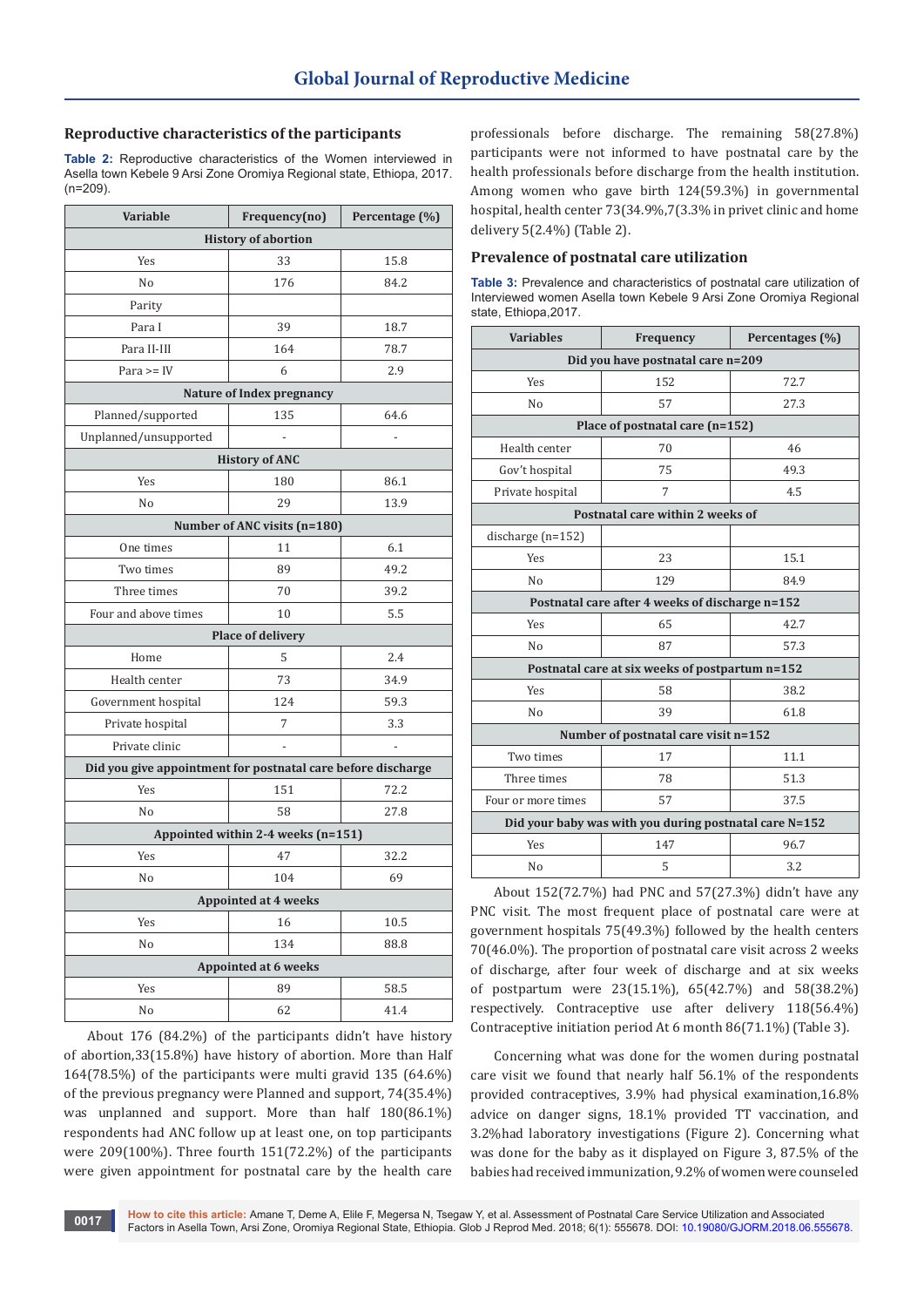about danger signs of their baby, and only 0.7% of the babies had physical examination and 0.7% laboratory investigation (Figure 3).











About 156(74.2%) heard about PNC,53(25.4%) didn't heard about PNC. From this who heard about PNC from Health works 118(75.6%), 26(16.7%) from mass media,12(7.7%) from

neighbor.135(84.1%) know what is given in PNC,21(15.9%) didn't know.

As shown in the Figure 4 women participated in study know PNC service as immunization 79.7%, Family planning 12.8% and treatment 7.4%.

# **Determinant of postnatal care utilization**

Out of twenty independent variables categorized under Socio demographic, reproductive characteristic, knowledge, Six variables namely educational status, ANC follow up, whether or not PNC appointment given, were determinant of post-natal care utilization in our study (Figure 5). Over all 57(27.3%) of respondents were not using PNC, the major reasons explained by these Women were being not appointed by the health care provider 68.4 % and lack of knowledge on the importance of PNC service and 31.4% (Figure 5).



# **Discussion**

Post-natal care is one of the components of maternal and child health which plays an important role in the prevention of complications that occurs following delivery of the new baby. This study tried to assess the prevalence and knowledge of postnatal care utilization among selected village Assela Town of Arsi Zone, Ethiopia. The selected socio-demographic status of the participants showed most of them 193(92.3%) married, 164(78.5 %) were multiparous and 22(10.4%) were illiterate. This study indicated that (72.7%) of the participants had received a health checkup after delivery despite the fact that almost all women were given birth at health institution 204(97.6%). But this figure is very high when compared with the 2016 EDHS postnatal care utilization rate of 9.0% and 18.8% of institutional delivery rate respectively [5]. This difference might be due to the time difference and the presence of diverse intervention to improvement in accessing and utilizing maternal health care service in the urban area as the case in current study. This study finding on PNC prevalence was also higher than three similar studies conducted in Enderta District,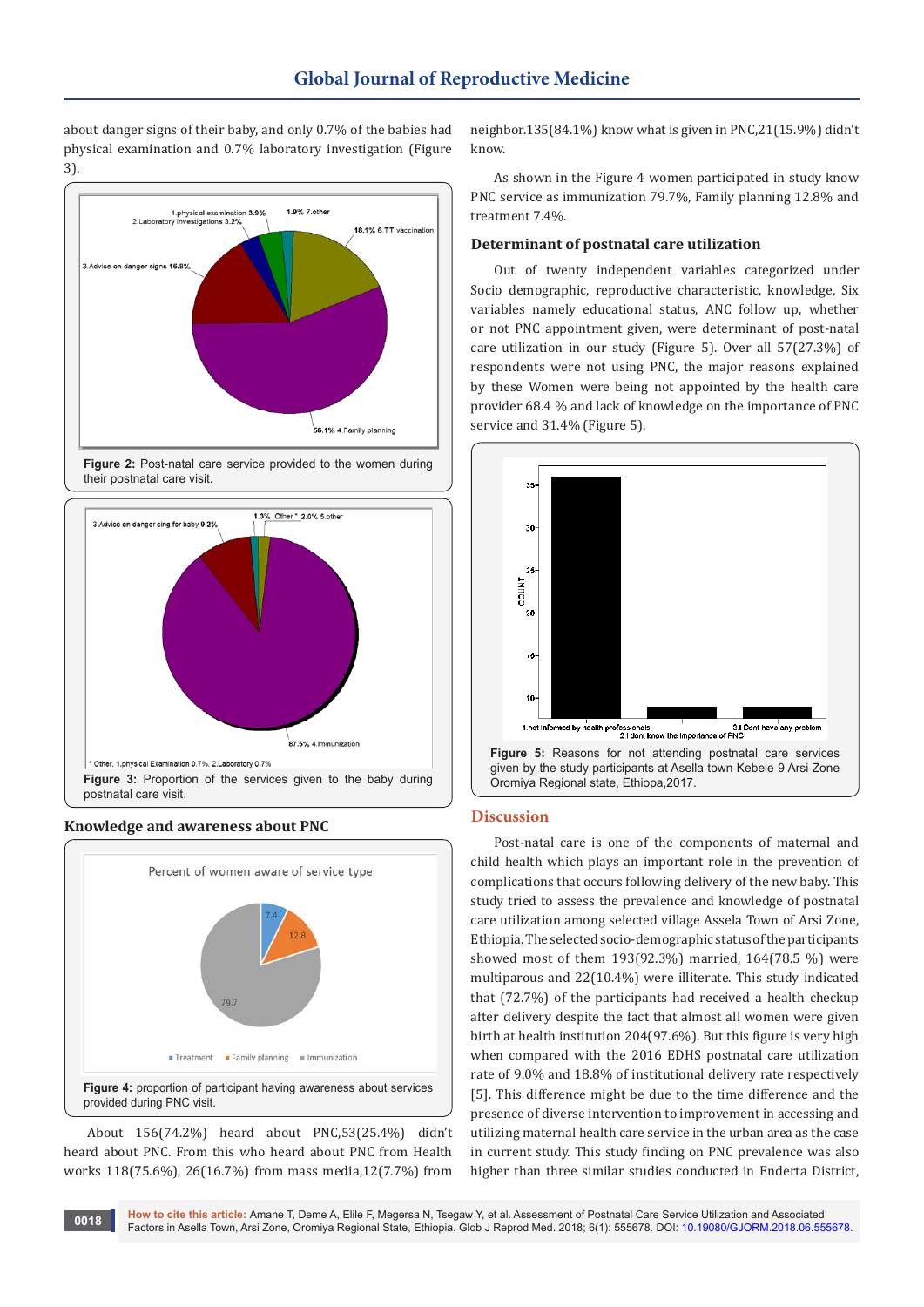Tigray, 49.7%) [24], Jabitena District, Amhara Region (20.2%) [25], and South Nation and Nationality Region (37.2%) in Ethiopia [26]. The discrepancies might be associated with the variation in the study areas and as well study population.

Similarly, the postnatal care utilization of this study finding also a bit higher when compared to the studies conducted in African and Asian countries; the prevalence of not using postnatal care in Bangladesh (73%), Nepal (72%), Rwanda (71%), Burkina Faso (44%), Cambodia (46%), Haiti (55%), and Kenya (46%) Malawi (41%).

Concerning the quality of postnatal care provided by the health professional, it was found that about more than half (56.1%) of the women were reportedly provided only contraceptives and less than one in three women received the remaining postnatal care services such as counseling on danger signs, physical examination, and health promotion. Similarly, the postnatal care provided to their babies mainly focused on providing immunization (87.5%). The remaining services accounted for less than 11.3 %. This was also true in a study done in southern Ethiopia [26].

The key determinant factor for PNC utilization in our study were educational status, ANC follow up, provision of PNC appointment given by health provider. Women who were counseled and given appointment for postnatal care service were utilized the PNC service higher than those women who didn't informed about the PNC service on discharge. This was also supported by the reason given by those women who didn't utilized PNC during this study. Similarly, a study done in northern Ethiopia found that those women who had got information about postnatal care services from Health Extension Workers and Midwife/Nurse had larger oddis (24.87) to attend postnatal care service compared to those women who had got information from other sources [25]. This finding may lead to a conclusion that the PNC service utilization is strongly influenced by the knowledge of women on postnatal care benefits.

Those mothers with secondary levels of education had more postnatal care utilization than mothers who didn't have formal education. A study done on the assessment of factors affecting utilization of postnatal care services was conducted in Jabitena district, Amhara regional state in Ethiopia found that among the socio-demographic factors, the key predictor for PNC utilization was educational status of the respondents. A participant whose level of education was secondary school and above showed better utilization of PNC service as compared to illiterate women [25,26], similarly a study done in Nepal found that mothers who were educated had better score of using [27].

History of ANC follow up was one of the strongest predictors of postnatal care service utilization mothers who have history of ANC follow up utilize PNC more than women who didn't have ANC follow up. Another community based study done in northern Ethiopia found that women who had ANC follow up were 4 times more likely to attend postnatal care services as compared to

women who didn't had [28]. A study done in Nepal a woman who had attended a four or more antenatal were more likely to report attending at least one postnatal care visit [27]. This is because it improves the knowledge of better outcome of having post-natal care service.

# **Strength and Limitation**

# **Strength of the study**

The source of the data for this study was based on the selfreport of respondents and provided no validation of obtained information with any objective source such as health facility cards. A high response rate of 99.3% gained from the participants of the study.

#### **Limitation of the study**

Using non probability sampling method was one limitation. Recall bias was more likely since women were asked for events which have already happened within the past two years prior to this study despite the consideration of recent births. Study design was descriptive cross sectional and not association done to show determinants. Use of health professionals as data collectors may create bias as they might direct the respondents during the data collection.

### **Conclusion**

The overall prevalence of PNC service utilization in this study was relatively good as compared to Oromiya region 77% of women use post-natal care. In Arsi zone 78% of women use post-natal care utilization in 2009, also the same in Tiyo woreda, but it is very high compare to EDHS 2016 Oromyia 9.0% of women had postnatal care in the first 2 days after delivery. To enhance PNC service utilization all women should be counseled about postnatal period and provided appointment. The health care providers and policy makers are recommended to increase the awareness mothers on postnatal care services, to prevent maternal and neonatal complication and to schedule mothers based on the national postnatal care follow-up protocol in order to increase post-natal care service utilization.

#### **Recommendations**

a. To health professionals: Should be counsel about the danger signs of postnatal period and give appointment for PNC.

b. To health facilities: Should assure comprehensive and quality of postnatal care services. Should give continuous training for health care providers on PNC appointment and counseling about danger sign during postnatal period

To Health bureau: Should emphasize the improvement of quality of service PNC utilization. Should prepare guide lines on danger sign during Post-natal care visit.

## **Acknowledgement**

Authors acknowledge Arsi University College of Health Science and all the participants for this research work to be accomplished.